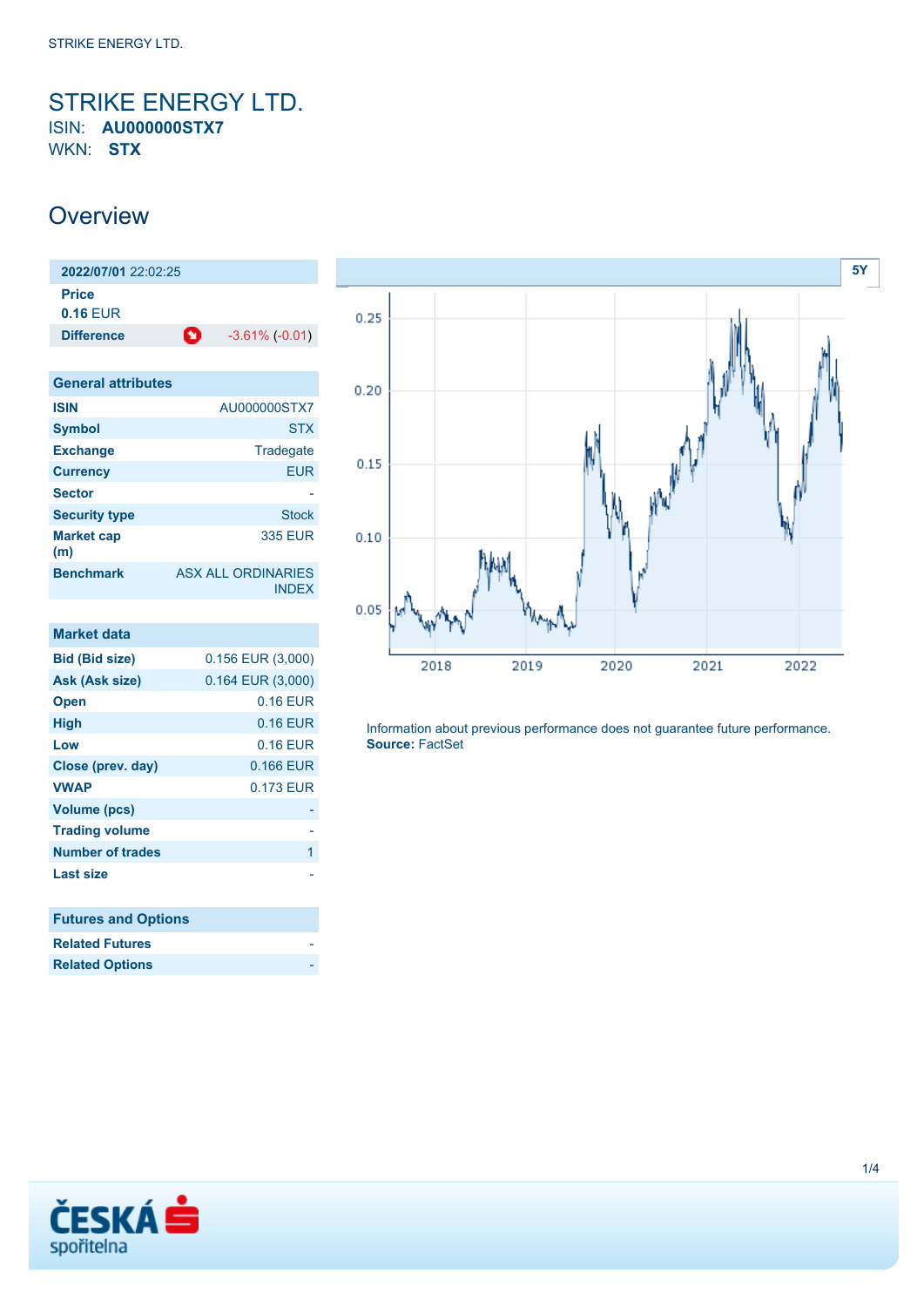## Details

**2022/07/01** 22:02:25 **Price**

**0.16** EUR

**Difference 1** -3.61% (-0.01)

| <b>General attributes</b> |                                           |
|---------------------------|-------------------------------------------|
| <b>ISIN</b>               | AU000000STX7                              |
| <b>Symbol</b>             | <b>STX</b>                                |
| <b>Exchange</b>           | Tradegate                                 |
| <b>Currency</b>           | <b>EUR</b>                                |
| <b>Sector</b>             |                                           |
| <b>Security type</b>      | Stock                                     |
| <b>Market cap</b><br>(m)  | <b>335 EUR</b>                            |
| <b>Benchmark</b>          | <b>ASX ALL ORDINARIES</b><br><b>INDEX</b> |

| <b>Market data</b>    |                       |
|-----------------------|-----------------------|
| <b>Bid (Bid size)</b> | $0.156$ EUR $(3,000)$ |
| Ask (Ask size)        | $0.164$ EUR $(3,000)$ |
| <b>Open</b>           | 0.16 EUR              |
| <b>High</b>           | 0.16 EUR              |
| Low                   | $0.16$ EUR            |
| Close (prev. day)     | 0.166 EUR             |
| <b>VWAP</b>           | 0.173 EUR             |
| <b>Volume (pcs)</b>   |                       |
| <b>Trading volume</b> |                       |
| Number of trades      | 1                     |
| Last size             |                       |

| <b>Performance and Risk</b> |                 |         |            |  |  |  |
|-----------------------------|-----------------|---------|------------|--|--|--|
|                             | 6m              | 1Y      | 3Y         |  |  |  |
| <b>Perf</b> (%)             | +22.06% -19.42% |         | $+348.65%$ |  |  |  |
| Perf (abs.)                 | $+0.03$         | $-0.04$ | $+0.13$    |  |  |  |
| <b>Beta</b>                 | 1.67            | 1.37    | 1.07       |  |  |  |
| <b>Volatility</b>           | 67.54           | 70.55   | 81.73      |  |  |  |



Information about previous performance does not guarantee future performance. **Source:** FactSet

| <b>Price data</b>                           |                       |
|---------------------------------------------|-----------------------|
| Ø price 5 days   Ø volume 5 days (pcs.)     | $0.17$ EUR $(1)$      |
| Ø price 30 days   Ø volume 30 days (pcs.)   | 0.19 EUR (339)        |
| Ø price 100 days   Ø volume 100 days (pcs.) | $0.20$ EUR $(5,219)$  |
| Ø price 250 days   Ø volume 250 days (pcs.) | 0.17 EUR (3,798)      |
| <b>YTD High   date</b>                      | 0.25 EUR (2022/03/28) |
| <b>YTD Low   date</b>                       | 0.13 EUR (2022/01/11) |
| 52 Weeks High   date                        | 0.25 EUR (2022/03/28) |
| 52 Weeks Low   date                         | 0.10 EUR (2021/12/02) |

#### **All listings for STRIKE ENERGY LTD.**

| Exchange $\bigoplus$    | <b>Date</b> | <b>Time Price</b> |                               | <b>Trading volume</b><br>(mio.) | <b>Number of</b><br>trades |
|-------------------------|-------------|-------------------|-------------------------------|---------------------------------|----------------------------|
| Tradegate               | 01          |                   | 2022/07/ 22:02 0.16 EUR 0.00  |                                 | 1                          |
| <b>Stuttgart FXplus</b> | 28          |                   | 2021/04/ 08:30 0.236 AUD 0.00 |                                 | 2                          |
| <b>Stuttgart</b>        | 01          |                   | 2022/07/ 08:01 0.159 EUR 0.00 |                                 | 3                          |
| <b>Munich</b>           | 01          |                   | 2022/07/ 08:03 0.172 EUR 0.00 |                                 |                            |
| Hamburg                 |             |                   | 2022/07/ 08:02 0.157 EUR 0.00 |                                 | 1                          |

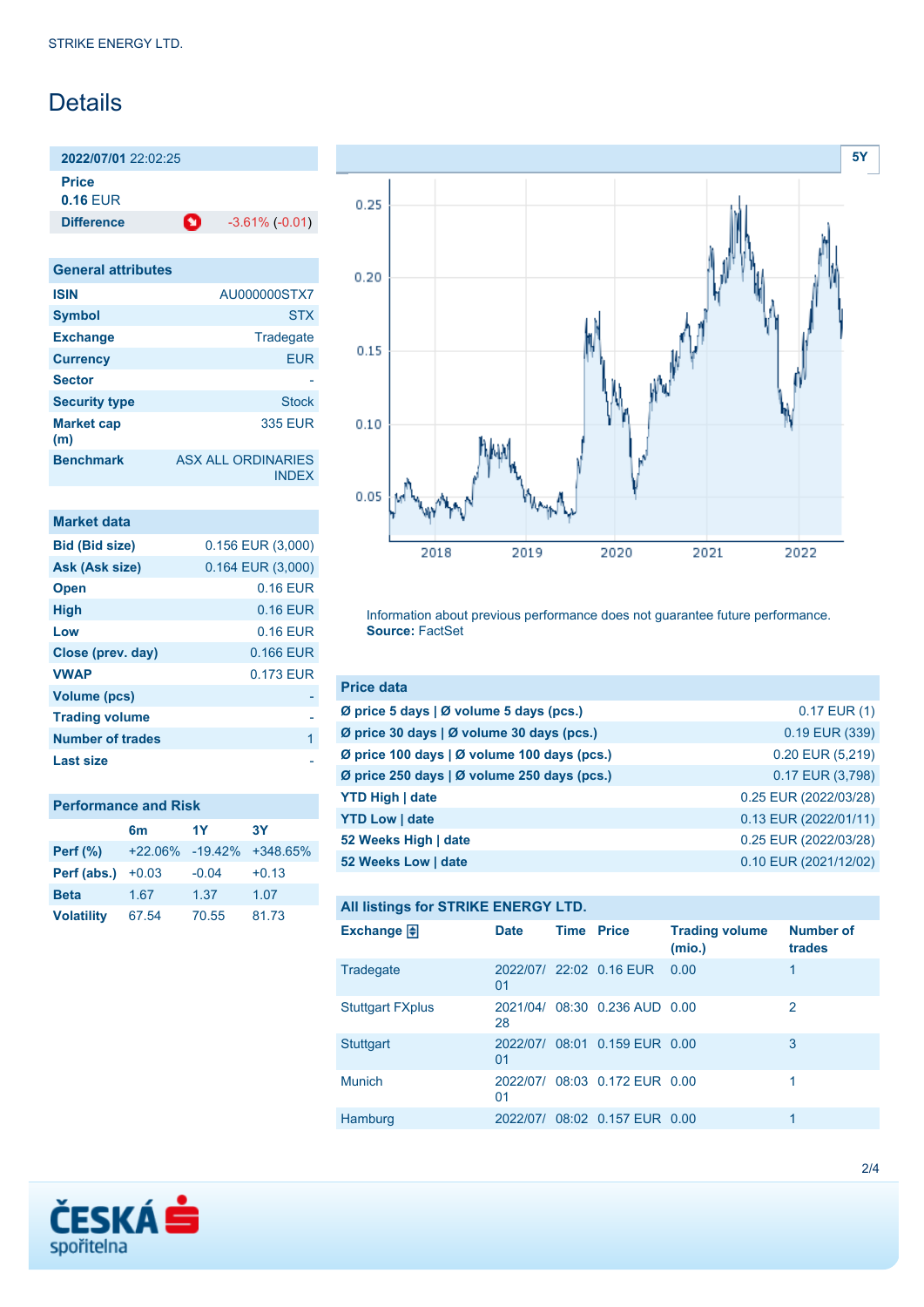|                                          | 01 |                              |      |     |
|------------------------------------------|----|------------------------------|------|-----|
| Frankfurt                                | 01 | 2022/07/ 08:12 0.16 EUR 0.00 |      |     |
| FINRA other OTC<br><b>Issues</b>         |    |                              | 0.00 | -   |
| <b>Berlin</b>                            | 01 | 2022/07/ 17:15 0.16 EUR 0.00 |      | 3   |
| <b>Australian Securities</b><br>Exchange | 01 | 2022/07/ 08:10 0.25 AUD 0.61 |      | 162 |